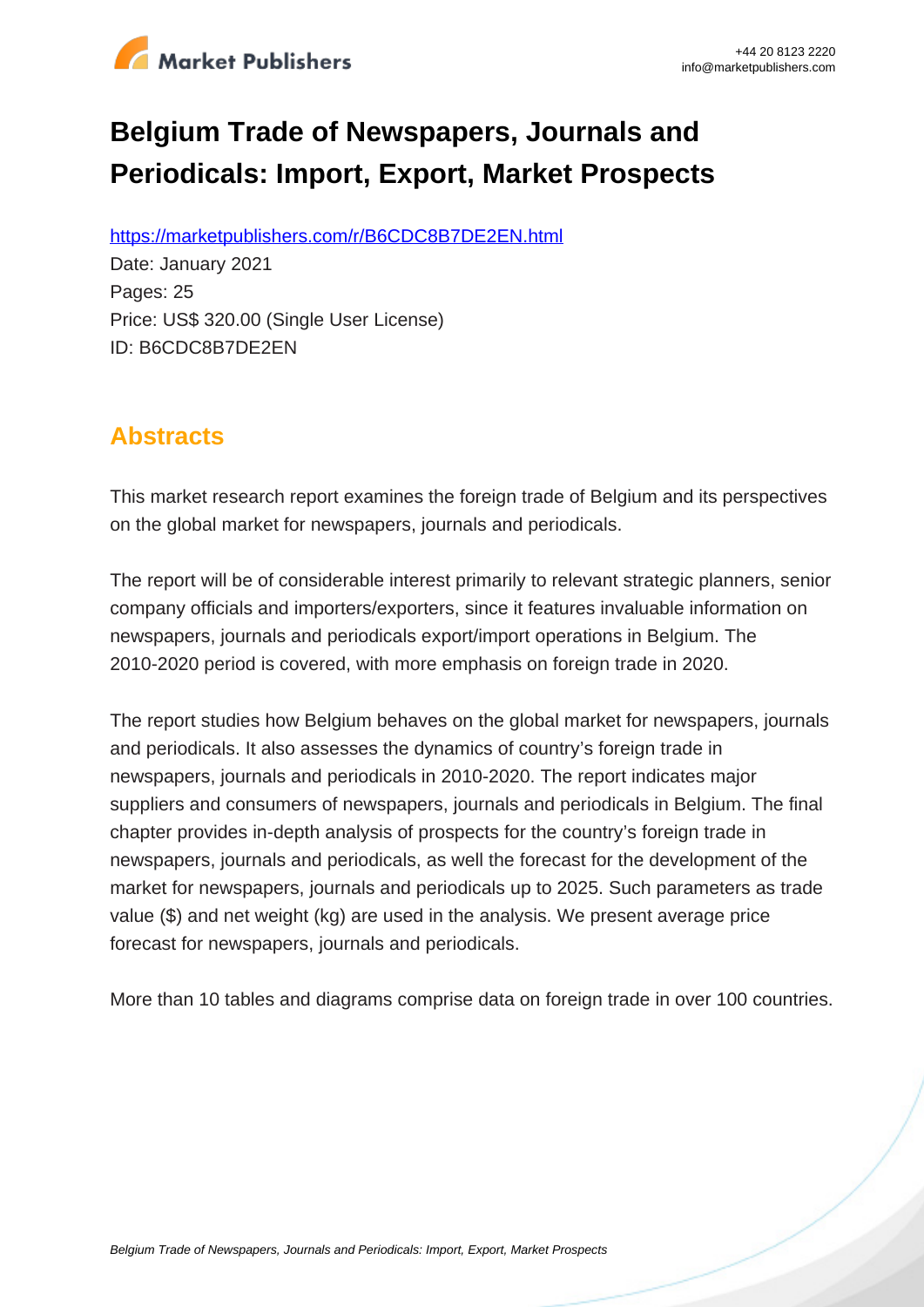

# **Contents**

## **1. RESUME: BELGIUM TRADE OF NEWSPAPERS, JOURNALS AND PERIODICALS**

1.1. Newspapers, Journals and Periodicals description

1.2. Belgium share in world trade of newspapers, journals and periodicals

 1.3. Trends in Belgium exports and import of newspapers, journals and periodicals (2010-2020)

#### **2. BELGIUM EXPORTS OF NEWSPAPERS, JOURNALS AND PERIODICALS**

 2.1. Key consumers of newspapers, journals and periodicals from Belgium (2010-2020)

 2.2. Belgium exports of newspapers, journals and periodicals, segmented by region and country

#### **3. BELGIUM IMPORTS OF NEWSPAPERS, JOURNALS AND PERIODICALS**

 3.1. Major suppliers of newspapers, journals and periodicals for Belgium (2010-2020) 3.2. Belgium imports of newspapers, journals and periodicals, segmented by region and country

## **4. NEWSPAPERS, JOURNALS AND PERIODICALS IN BELGIUM: INTERNATIONAL TRADE PROSPECTS FOR 2021-2025**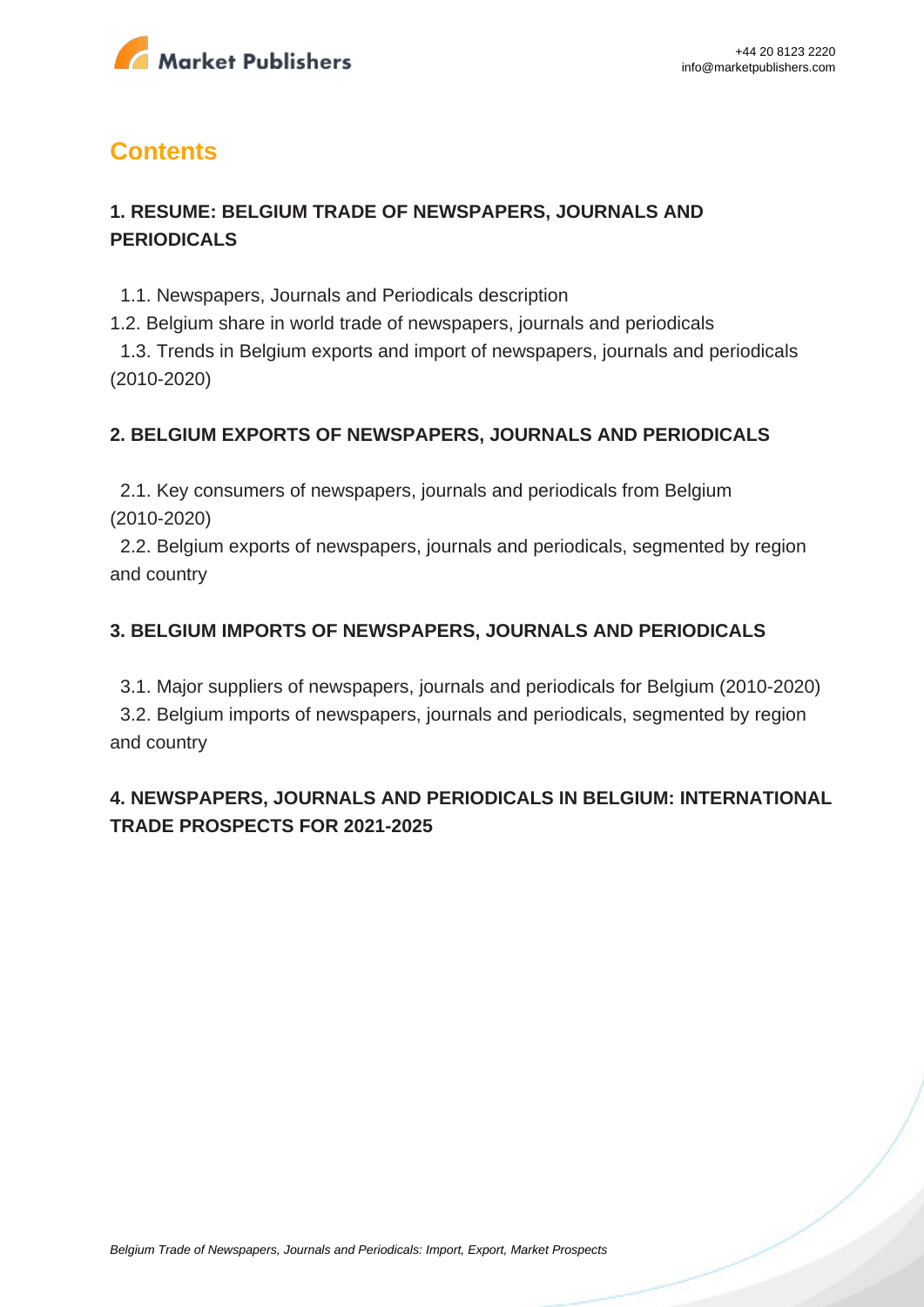

# **List Of Tables**

#### **LIST OF TABLES**

Table 1.Belgium share in global exports of newspapers, journals and periodicals Table 2.Belgium share in global imports of newspapers, journals and periodicals Table 3.Trends in Belgium exports and imports of newspapers, journals and periodicals (2010-2020) Table 4.Key consumers of newspapers, journals and periodicals from Belgium (2010-2020) Table 5.Belgium exports of newspapers, journals and periodicals, segmented by country (2019) Table 6.Belgium exports of newspapers, journals and periodicals, segmented by country (2020) Table 7.Major suppliers of newspapers, journals and periodicals for Belgium

(2010-2020)

Table 8.Belgium imports of newspapers, journals and periodicals, segmented by country (2019)

Table 9.Belgium imports of newspapers, journals and periodicals, segmented by country (2020)

Table 10.Belgium trade prospects for 2021-2025: trade value, \$

Table 11.Belgium trade prospects for 2021-2025: net weight, kg

Table 12.Belgium trade prospects for 2021-2025: average price, \$/ton.

## **TRADE REPORT ON NEWSPAPERS, JOURNALS AND PERIODICALS IS ALSO AVAILABLE FOR GLOBAL MARKET**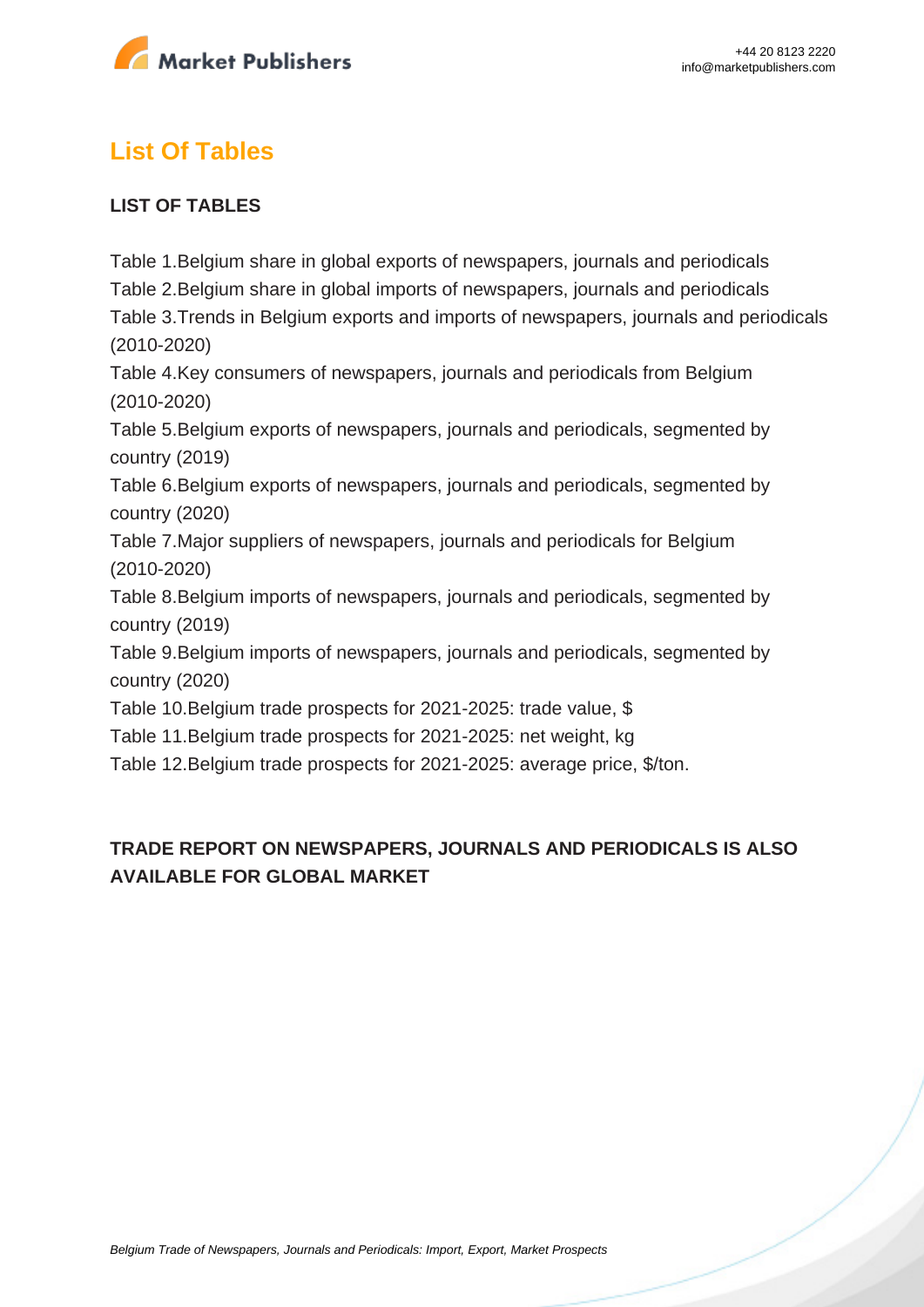

#### I would like to order

Product name: Belgium Trade of Newspapers, Journals and Periodicals: Import, Export, Market Prospects

Product link: [https://marketpublishers.com/r/B6CDC8B7DE2EN.html](https://marketpublishers.com/report/technologies_electronics/media/belgium_trade_market_research_of_newspapers_journals_n_periodicals_bac.html)

Price: US\$ 320.00 (Single User License / Electronic Delivery) If you want to order Corporate License or Hard Copy, please, contact our Customer Service: [info@marketpublishers.com](mailto:info@marketpublishers.com)

## Payment

To pay by Credit Card (Visa, MasterCard, American Express, PayPal), please, click button on product page [https://marketpublishers.com/r/B6CDC8B7DE2EN.html](https://marketpublishers.com/report/technologies_electronics/media/belgium_trade_market_research_of_newspapers_journals_n_periodicals_bac.html)

To pay by Wire Transfer, please, fill in your contact details in the form below:

First name: Last name: Email: Company: Address: City: Zip code: Country: Tel: Fax: Your message:

\*\*All fields are required

Custumer signature

Please, note that by ordering from marketpublishers.com you are agreeing to our Terms & Conditions at<https://marketpublishers.com/docs/terms.html>

To place an order via fax simply print this form, fill in the information below and fax the completed form to +44 20 7900 3970